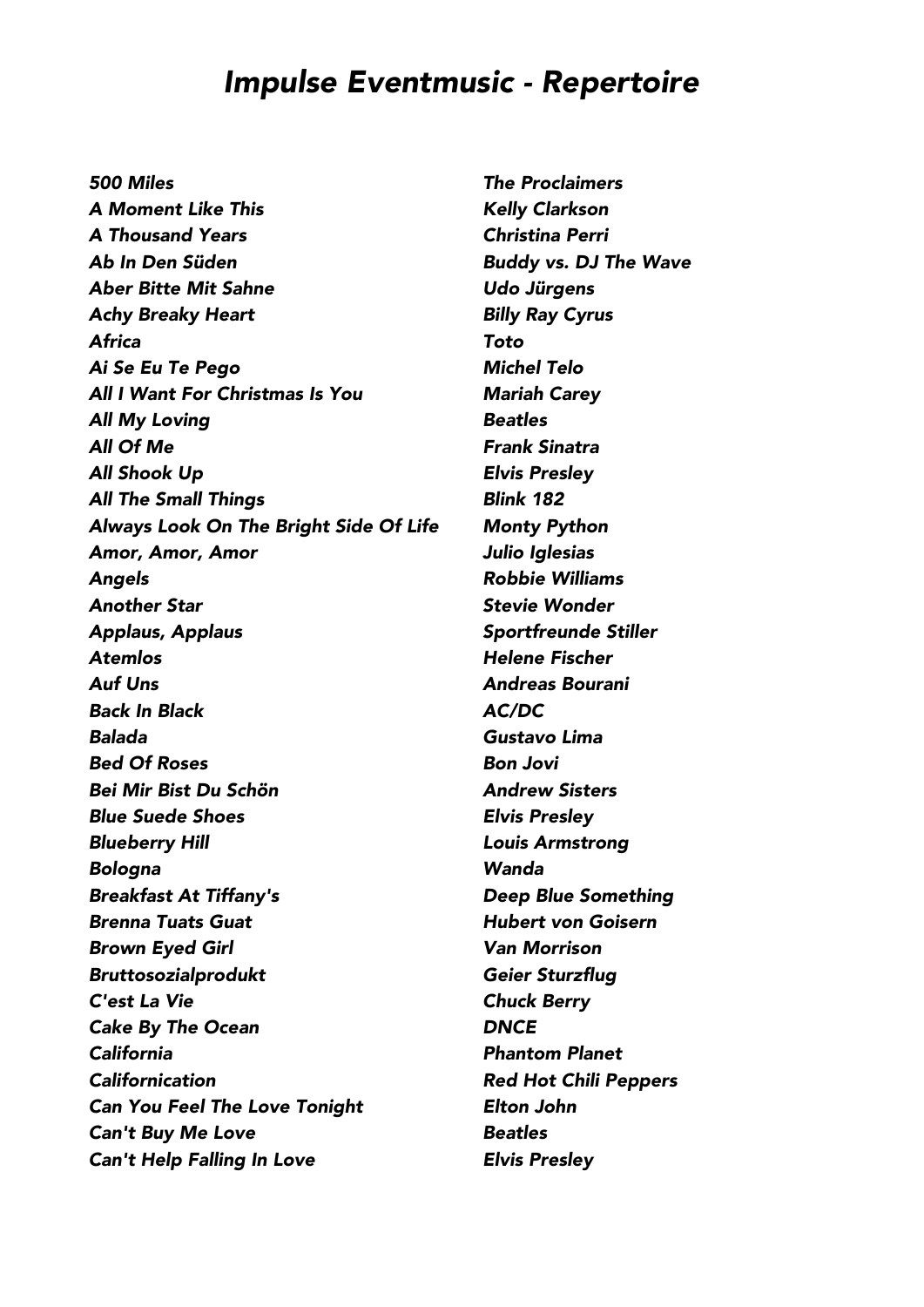*Can't Stop The Feeling Justin Timberlake Celebration Kool & The Gang Clocks Coldplay Complicated Avril Lavigne Copacabana Barry Manilow Corazon Espinado Carlos Santana Counting Stars One Republic Country Roads John Denver Crazy Little Thing Called Love Queen Crocodile Rock Elton John Da Hofa Wolfgang Ambros Dance With Somebody Mando Diao Dancing In The Moonlight Toploader Dancing Queen Abba Danger Zone Kenny Loggins Das Beste Silbermond Das Rote Pferd Markus Becker Der Kommissar Falco Despacito Luis Fonsi Die Blume Aus Dem Gemeindebau Wolfgang Ambros Die Feinen Damen Reinhard Fendrich Die Immer Lacht Kerstin Ott Die Liebe Ist Ein Seltsames Spiel Connie Francis Does Your Mother Know ABBA Don't Close Your Eyes Langsamer Walzer Don't Speak No Doubt Don't Stop Me Now Queen Donausamba Florian Aschauer Driving Home For Christmas Chris Rea Du Entschuldige Peter Cornelius Du Hast Mich 1000 Mal Betrogen Andrea Berg Dynamite Taio Cruz Ehrenwertes Haus Udo Jürgens Ein Kompliment Sportfreunde Stiller Ein Stern DJ Ötzi El Choclo Tango Englishman In New York Sting Es Gibt Kein Bier Auf Hawaii Paul Kuhn*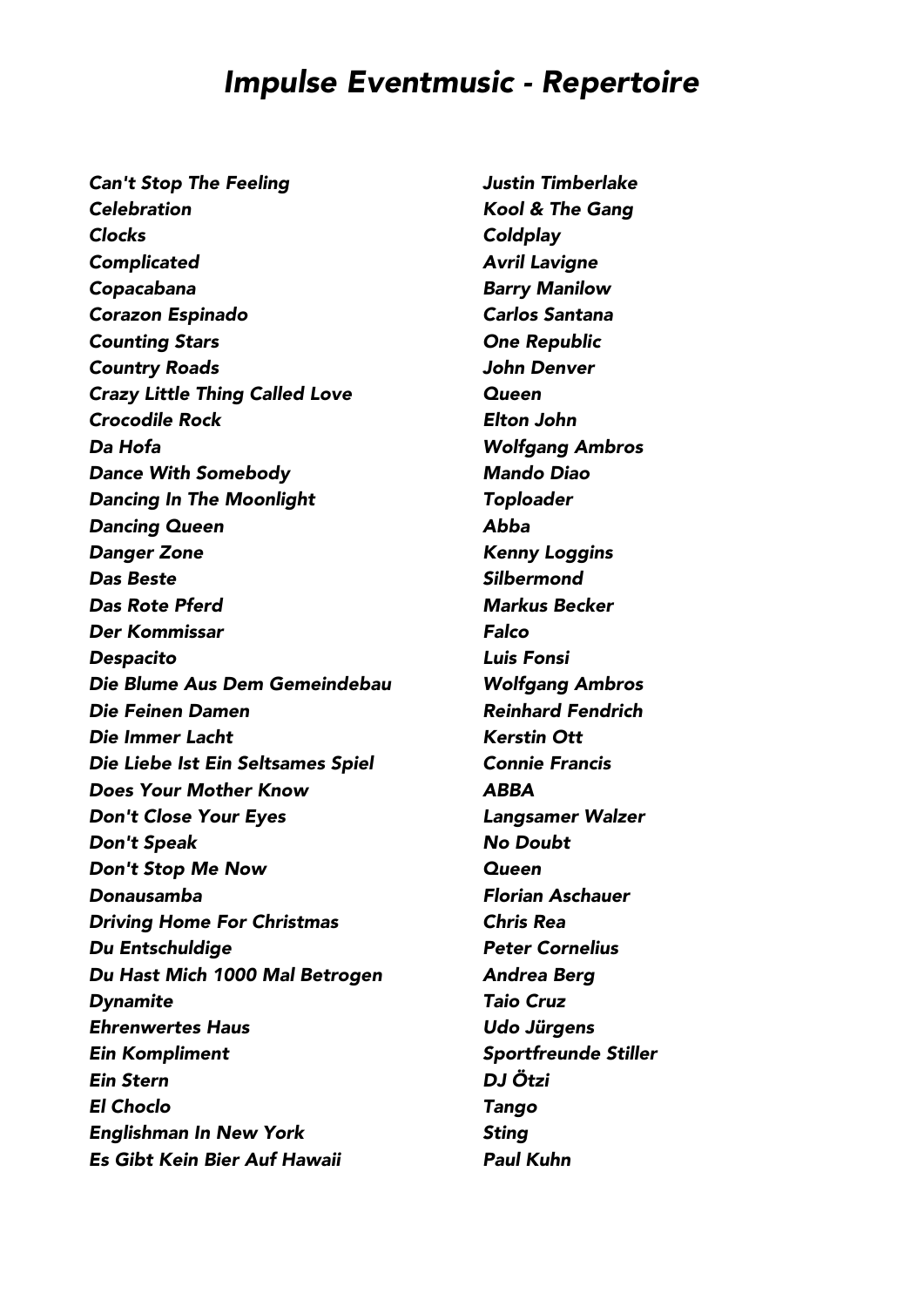*Es Lebe Der Sport Reinhard Fendrich Eternal Flame The Bangles Every Breath You Take The Police Everything Michael Buble Eviva Espana Imca Marina Fascination Langsamer Walzer Fiesta Mexicana Rex Gildo Fix You Coldplay Fliegerlied Tim Toupet Fly Away Lenny Kravitz Fly Me To The Moon Frank Sinatra Für Immer Jung Andre Heller/Wolfgang Ambros Fürstenfeld STS Gö, Du Bleibst Heut Nacht Bei Mir STS Gravity John Mayer Großvater STS Guantanamera Zucchero Hallelujah Leonard Cohen Ham Kummst Seiler & Speer Happy Pharrell Williams Hard Rock Cafe Carole King Have A Nice Day Bon Jovi Have You Ever Seen The Rain Creedence Clearwater Revival Have You Met Miss Jones Frank Sinatra Hello, Mary Lou Ricky Nelson Help Yourself Tom Jones Her Mit Meinen Hennen Die Alpenrebellen Hero Enrique Iglesias Hey Jude Beatles Highway To Hell AC/DC Hold The Line Toto Hot Stuff Donna Summer Hound Dog Elvis Presley How Deep Is Your Love Bee Gees Hulapalu Andreas Gabalier Hummingbird Wildling Hupf In Gatsch Georg Danzer I Am From Austria Reinhard Fendrich*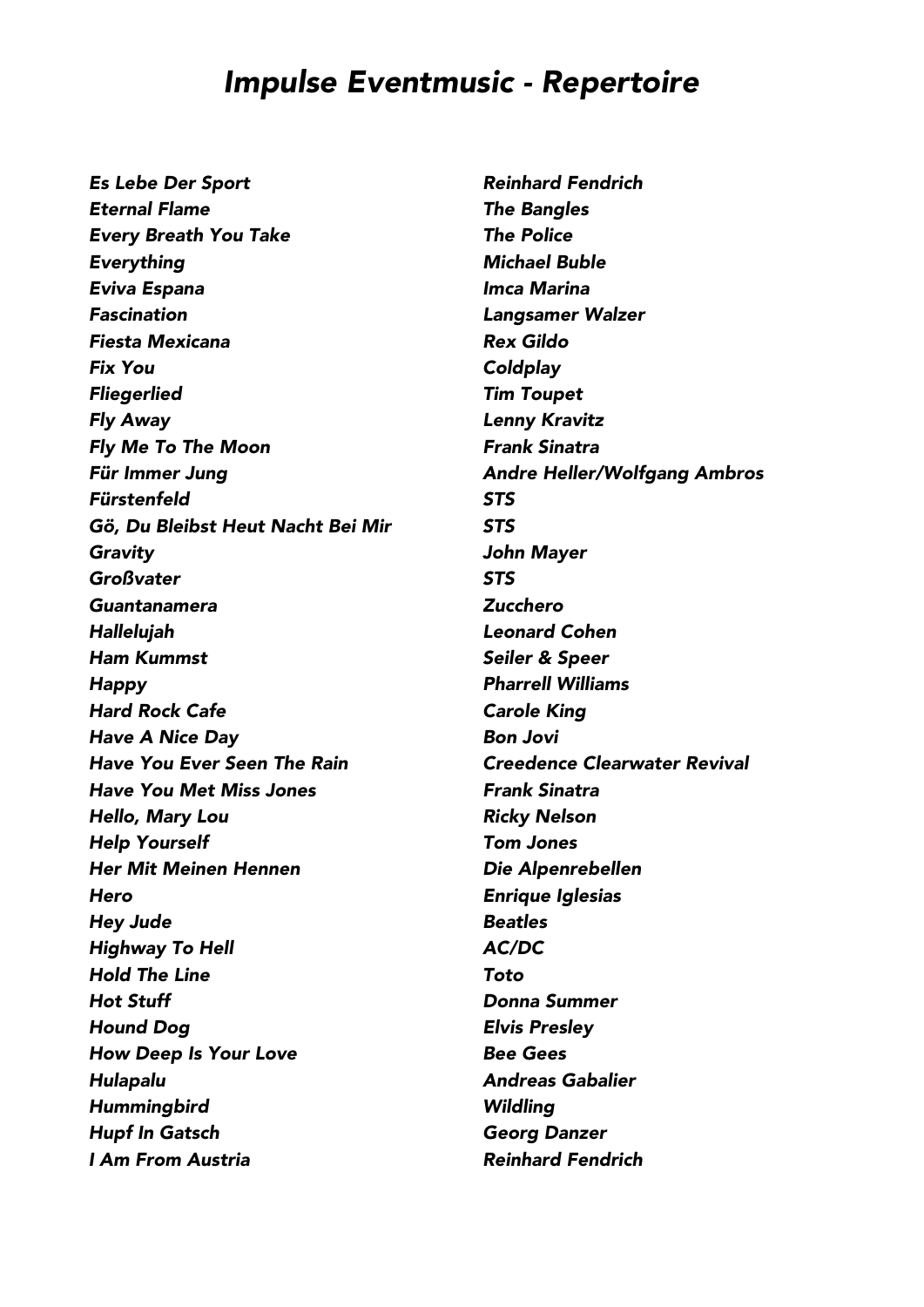| <b>I Bin A Kniera</b>                                     | <b>Georg Danzer</b>            |
|-----------------------------------------------------------|--------------------------------|
| I Can See Clearly Now                                     | <b>Johnny Nash</b>             |
| I Got You (I Feel Good)                                   | <b>James Brown</b>             |
| I Just Called To Say I Love You                           | <b>Stevie Wonder</b>           |
| I Mecht Landen                                            | <b>Maria Bill</b>              |
| <b>I Need More Of You</b>                                 | <b>Bellamy Brothers</b>        |
| I Sing A Liad Für Di                                      | <b>Andreas Gabalier</b>        |
| I Want It That Way                                        | <b>Backstreet Boys</b>         |
| I Will Always Love You                                    | <b>Whitney Houston</b>         |
| <b>I Will Survive</b>                                     | Gloria Gaynor                  |
| I Wish                                                    | <b>Stevie Wonder</b>           |
| I'm A Believer                                            | <b>The Monkees</b>             |
| I'm Always Here (Baywatch Theme)                          | Jimi Jamison                   |
| I'm So Excited                                            | <b>Pointer Sisters</b>         |
| I've Got A Woman                                          | <b>Ray Charles</b>             |
| <b>Ich War Noch Niemals In New York</b>                   | <b>Udo Jürgens</b>             |
| If I Ain't Got You                                        | <b>Alicia Keys</b>             |
| If You Don't Know Me By Now                               | <b>Simply Red</b>              |
| <i><b>Imagine</b></i>                                     | John Lennon                    |
| Irgendwann Bleib I Dann Dort                              | <b>STS</b>                     |
| <i><u><b>Ironic</b></u></i>                               | <b>Alanis Morissette</b>       |
| Isn't She Lovely                                          | <b>Stevie Wonder</b>           |
| It's Beginning To Look A Lot Like Christmas Michael Buble |                                |
| It's My Life                                              | <b>Bon Jovi</b>                |
| <b>Jailhouse Rock</b>                                     | <b>Elvis Presley</b>           |
| Jö Schau                                                  | <b>Georg Danzer</b>            |
| Joana                                                     | <b>Roland Kaiser</b>           |
| Johnny B. Goode                                           | <b>Chuck Berry</b>             |
| <b>Just A Gigolo</b>                                      | <b>David Lee Roth</b>          |
| <b>Just The Two Of Us</b>                                 | <b>Bill Withers</b>            |
| Kalt Und Kälter                                           | <b>STS</b>                     |
| <b>Kiss From A Rose</b>                                   | <b>Seal</b>                    |
| <b>Kiss Me</b>                                            | <b>Sixpence Non The Richer</b> |
| <b>Kiss Me Quick</b>                                      | <b>Elvis Presley</b>           |
| <b>Komm Hol' Das Lasso Raus</b>                           | <b>Olaf Henning</b>            |
| <b>Komm Mit, Mein Schatz</b>                              | <b>Wachauer Volkslied</b>      |
| <b>Kufsteinlied</b>                                       | <b>Karl Ganzer</b>             |
| <b>L.O.V.E.</b>                                           | <b>Nat King Cole</b>           |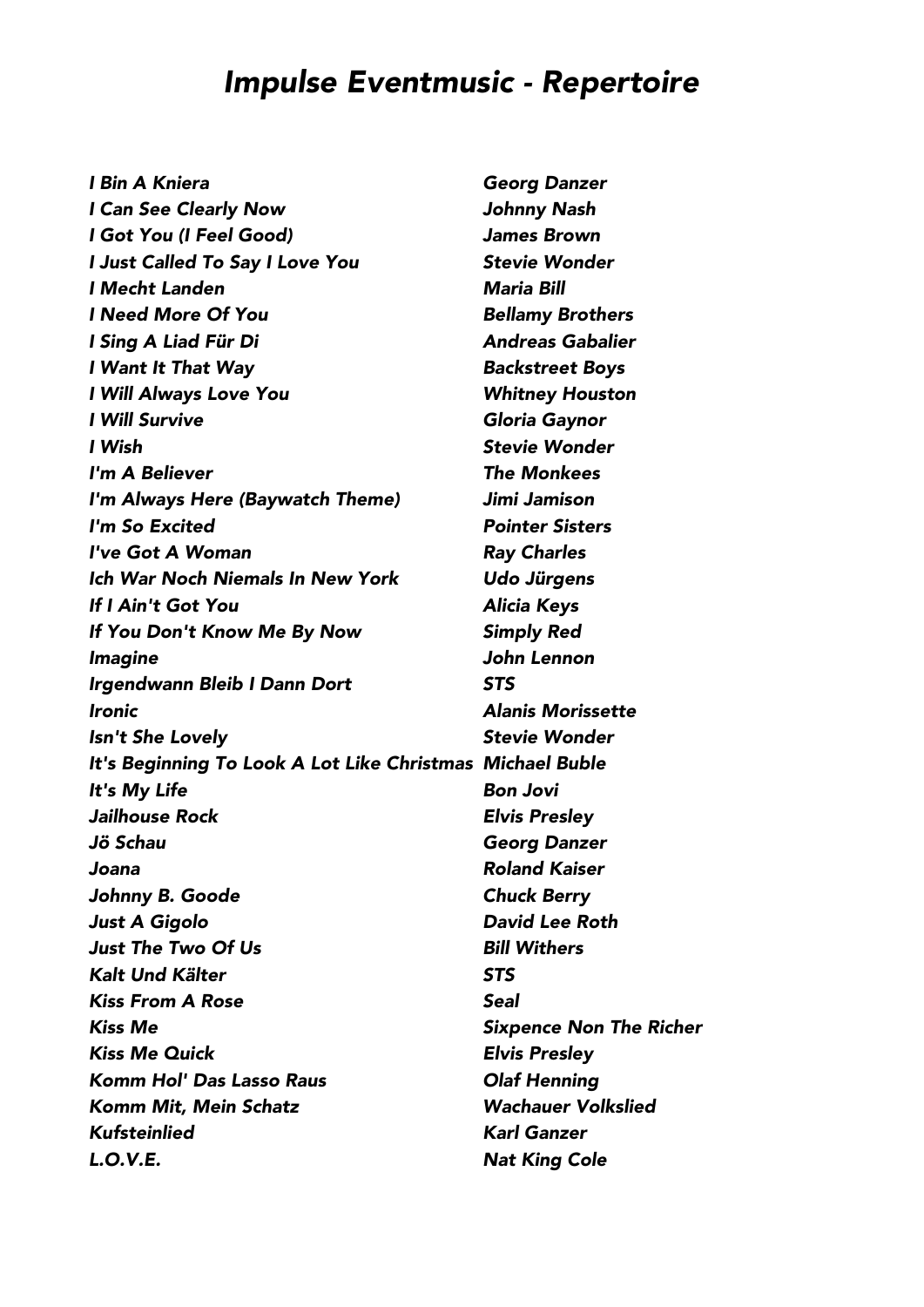*La Cosa Mas Bella Eros Ramazotti La Cumparsita Tango Lass Mi Amoi No D'Sunn Aufgeh' Seng Georg Danzer Lass Uns Schmutzig Liebe Machen Die Schröders Last Christmas Wham! Last Waltz Engelbert Humperdinck Lay Down Sally Eric Clapton Leaving On A Jet Plane John Denver Let Her Go Passenger Let It Be Beatles Let Me Entertain You Robbie Williams Let's Twist Again Chubby Checker Livin' On A Prayer Bon Jovi Love Foolosophy Jamiroquai Love Is In The Air John Paul Young Love Song Sara Bareilles Lucky Day Sasha Macho Macho Reinhard Fendrich Mambo No. 5 Lou Bega Mango Tango Florian Aschauer Marmor, Stein und Eisen Bricht Drafi Deutscher Marry You Bruno Mars Mas Que Nada Sergio Mendes Mercy Duffy Mercy, Mercy, Mercy Joe Zawinul Merry Christmas Everyone Papermoon Moon River Andy Williams Moves Like Jagger Maroon 5 My Way Frank Sinatra Nacht Kettcar Narcotic Liquido New York, New York Frank Sinatra November Rain Guns N'Roses On Broadway George Benson On The Road Again Willie Nelson On The Sunny Side Of The Street Swing One Love Bob Marley One Moment In Time Whitney Houston*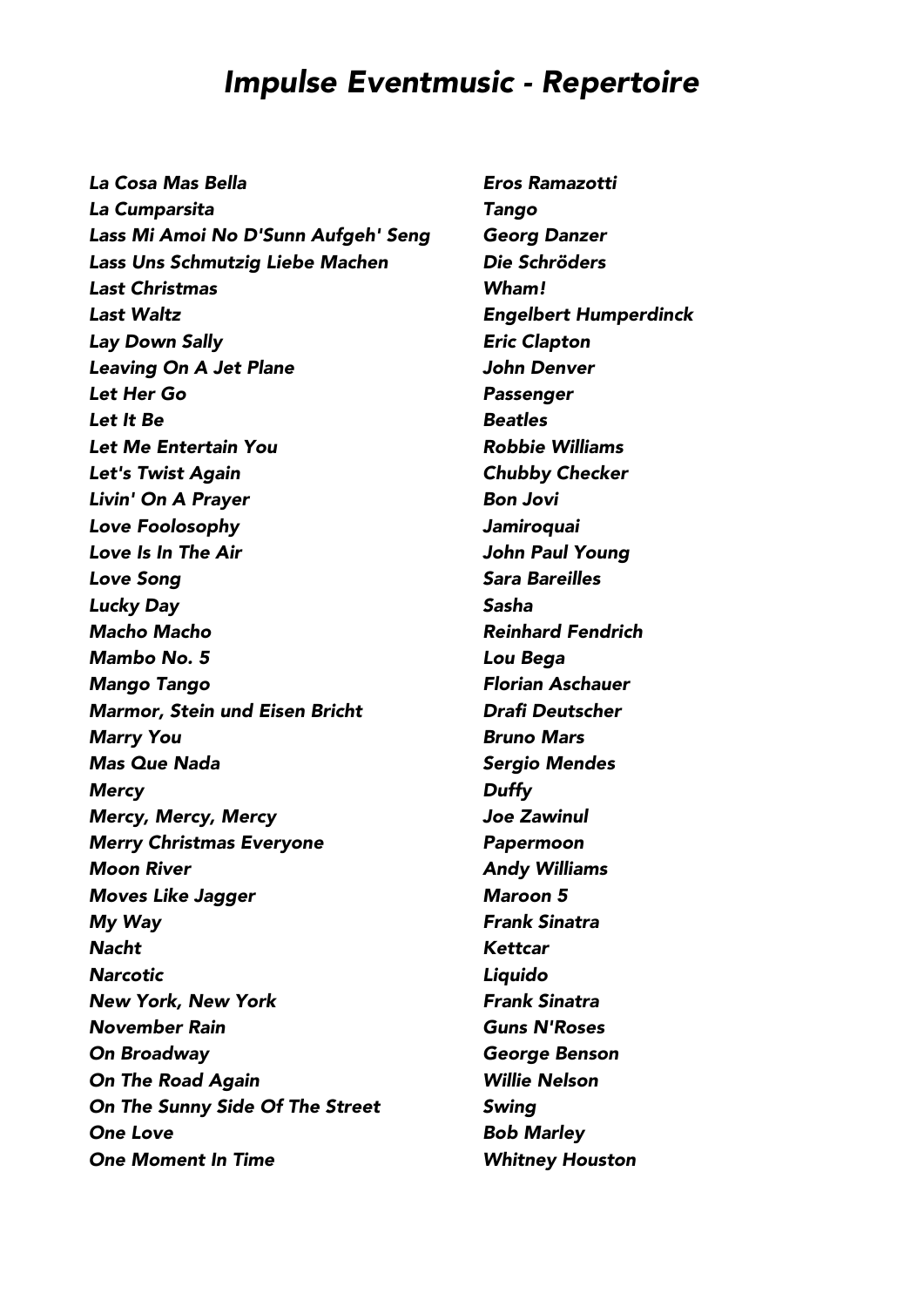*Oye Como Va Tito Puente Paradise George Ezra Perfect Fairground Attraction Perfect (Duet) Ed Sheeran / Beyonce Pretty Woman Roy Orbison Proud Mary Tina Turner Quando, Quando, Quando Michael Buble & Nelly Furtado Que Sera Doris Day Raindrops Keep Falling On My Head B.J. Thomas Rock Around The Clock Bill Haley Rock Mi voxxclub Rock'n'Roll Music Chuck Berry Rockin' Robin The Jackson Five Roll Over Beethoven Chuck Berry Rolling In The Deep Adele Rosamunde Peter Alexander Rosanna Toto Rote Lippen Soll Man Küssen Cliff Richard Route 66 Nat King Cole Ruaf Mi Ned An Georg Danzer Rude MAGIC! Sailing Rod Stewart Samba D'Orfeo Samba Save Tonight Eagle Eye Cherry Schickeria Reinhard Fendrich Schifoan Wolfgang Ambros Schneewalzer Wiener Walzer See You Later Alligator Bill Haley September Walzer Florian Aschauer Sex Bomb Tom Jones Sex On Fire Kings Of Leon Shake It Off Taylor Swift Shape Of You Ed Sheeran Shut Up And Dance Walk The Moon Skandal Im Sperrbezirk Spider Murphy Gang Smooth Carlos Santana So Liab Hob I Di Andreas Gabalier Some Day My Prince Will Come Schneewittchen*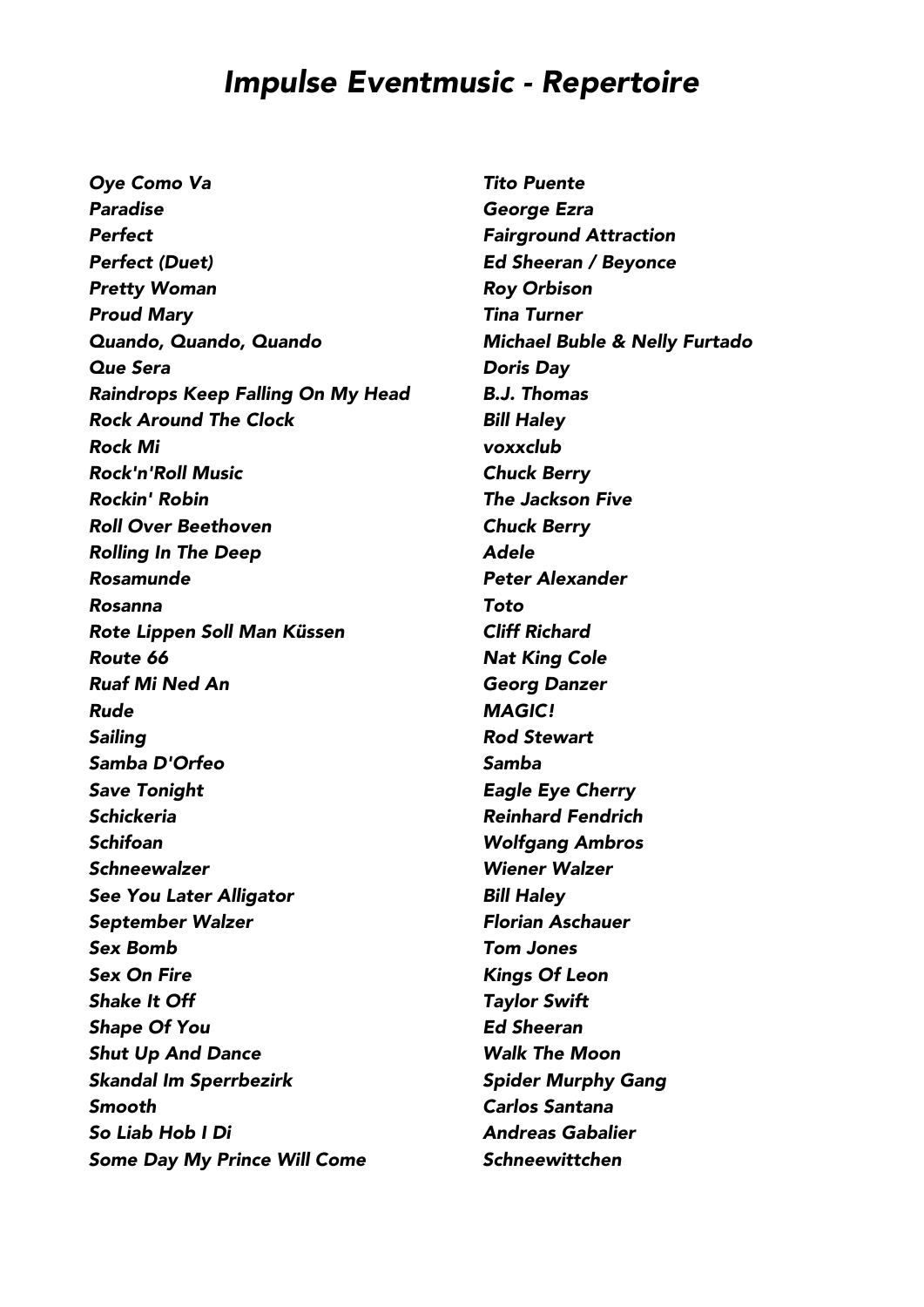*Son Of A Preacher Man Dusty Springfield Spanish Eyes Al Martino Stand By Me Ben E. King Stolen Dance Milky Chance Strandbrunzer Tango Georg Danzer Summer Nights Grease Summer Of 69 Brian Adams Summertime Salsa Salsa Sunny Bobby Hebb Surfin' USA Beach Boys Sway Michael Buble Sweet Caroline Neil Diamond Sweet Home Alabama Lynyrd Skynyrd Tage Wie Diese Die Toten Hosen Take My Breath Away Berlin Talkin' Bout A Revolution Tracy Chapman Tango Korrupti Reinhard Fendrich Tanzen Möchte Ich Wiener Walzer Teenage Dirtbag Wheatus The Best Tina Turner The Rose Bette Midler Thinking Out Loud Ed Sheeran This Is The Life Amy McDonald This Love Maroon 5 Three Little Birds Bob Marley Time After Time Cyndi Lauper Time Of My Life Dirty Dancing Time Warp Rocky Horror Picture Show Treasure Bruno Mars True Love Bing Crosby & Grace Kelly Tulips From Amsterdam Wiener Walzer Tutti Frutti Little Richard Umbrella The Baseballs Under The Sea* **Ariel die Meerjungfrau** *Uptown Funk Bruno Mars Valerie Amy Winehouse Viva Colonia Die Höhner*

*Somethin' Stupid Robbie Williams & Nicole Kidman*